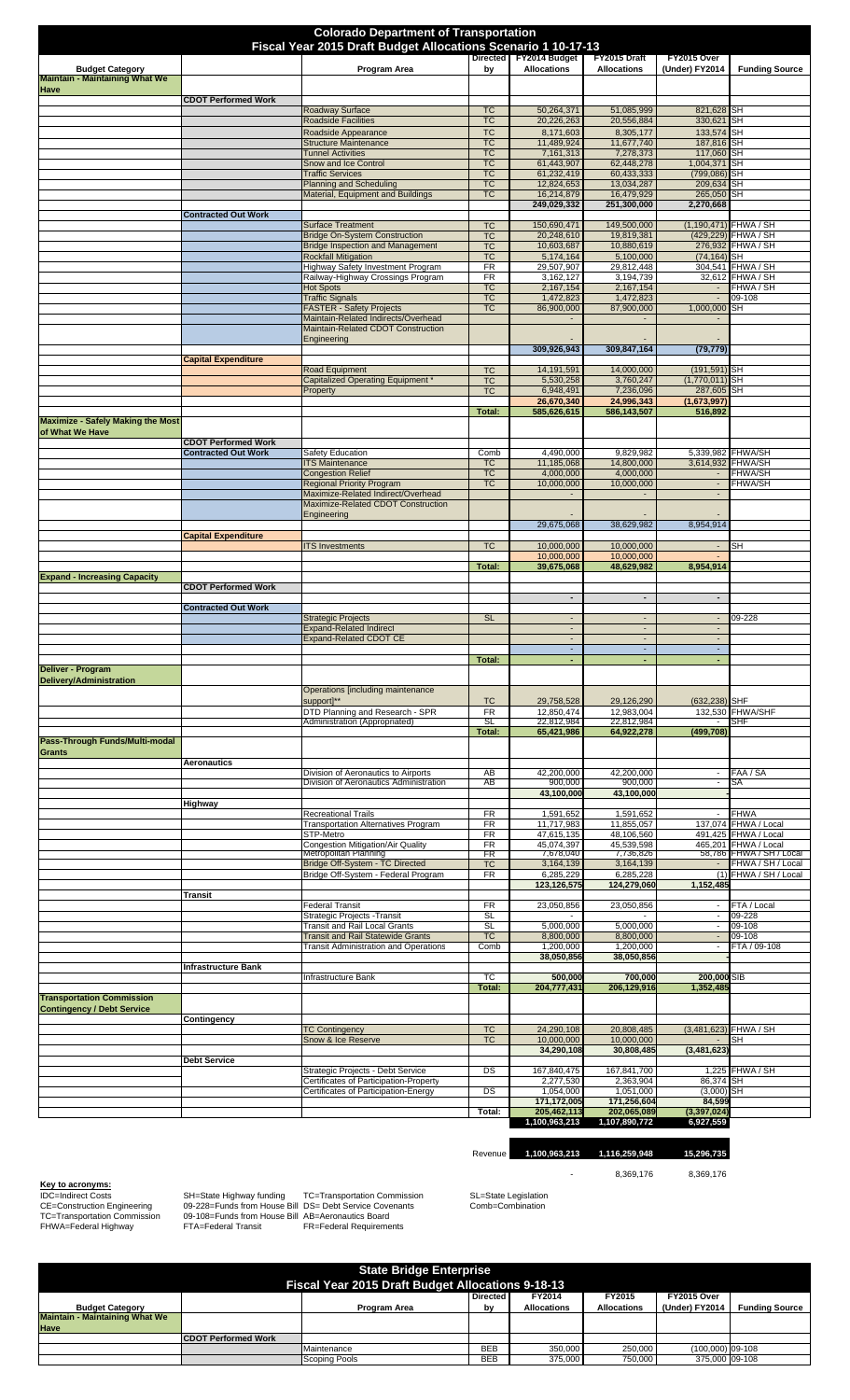|                                          |                            |                                     |              | 725,000                  | 1,000,000                | 275,000                  |           |
|------------------------------------------|----------------------------|-------------------------------------|--------------|--------------------------|--------------------------|--------------------------|-----------|
|                                          | <b>Contracted Out Work</b> |                                     |              |                          |                          |                          |           |
|                                          |                            | <b>Bridge Enterprise Projects</b>   | <b>BEB</b>   | 94,811,700               | 93,735,996               | $(1,075,704)$ 09-108     |           |
|                                          |                            | Maintain-Related Indirects/Overhead |              |                          |                          |                          |           |
|                                          |                            | Maintain-Related CDOT Construction  |              |                          |                          |                          |           |
|                                          |                            | Engineering                         |              |                          |                          |                          |           |
|                                          |                            |                                     |              | 94,811,700               | 93,735,996               | (1,075,704)              |           |
|                                          |                            |                                     | <b>Total</b> | 95,536,700               | 94,735,996               | (800, 704)               |           |
| <b>Maximize - Safely Making the Most</b> |                            |                                     |              |                          |                          |                          |           |
| of What We Have                          |                            |                                     |              |                          |                          |                          |           |
|                                          | <b>CDOT Performed Work</b> |                                     |              |                          |                          |                          |           |
|                                          | <b>Contracted Out Work</b> |                                     |              |                          |                          |                          |           |
|                                          |                            |                                     | Total        |                          |                          | ٠                        |           |
| <b>Expand - Increasing Capacity</b>      |                            |                                     |              |                          |                          |                          |           |
|                                          | <b>CDOT Performed Work</b> |                                     |              |                          |                          |                          |           |
|                                          | <b>Contracted Out Work</b> |                                     |              |                          |                          |                          |           |
|                                          |                            |                                     | <b>Total</b> | ۰                        |                          | ٠                        |           |
| Deliver - Program                        |                            |                                     |              |                          |                          |                          |           |
| Delivery/Administration                  |                            |                                     |              |                          |                          |                          |           |
|                                          |                            | Administration                      |              | 1,711,200                | 1,911,904                | 200,704 09-108           |           |
|                                          |                            |                                     | Total:       | 1,711,200                | 1,911,904                | 200,704                  |           |
| Pass-Through Funds/Multi-modal           |                            |                                     |              |                          |                          |                          |           |
| <b>Grants</b>                            |                            |                                     |              |                          |                          |                          |           |
|                                          | <b>Highway</b>             |                                     |              |                          |                          |                          |           |
|                                          |                            |                                     | Total:       | ٠                        |                          | ٠                        |           |
| <b>Transportation Commission</b>         |                            |                                     |              |                          |                          |                          |           |
| <b>Contingency / Debt Service</b>        |                            |                                     |              |                          |                          |                          |           |
|                                          | Contingency                |                                     |              |                          |                          |                          |           |
|                                          |                            | Bridge Enterprise - Contingency     | <b>BEB</b>   | $\overline{\phantom{a}}$ | $\overline{\phantom{a}}$ | $\overline{\phantom{a}}$ | 09-108    |
|                                          |                            |                                     |              |                          |                          | $\overline{\phantom{a}}$ |           |
|                                          | <b>Debt Service</b>        |                                     |              |                          |                          |                          |           |
|                                          |                            | Bridge Enterprise - Debt Service    | DS           | 18,234,000               | 18,234,000               |                          | FHWA / SH |
|                                          |                            |                                     |              | 18,234,000               | 18,234,000               |                          |           |
|                                          |                            |                                     | Total:       | 18,234,000               | 18,234,000               |                          |           |
|                                          |                            |                                     |              | 115,481,900              | 114,881,900              | (600, 000)               |           |

Revenue **115,481,900 114,881,900 (600,000)**

- - -

**Key to acronyms:** BEB= Bridge Enterprise Board DS= Debt Service Covenants

|                                          |                            | <b>High Performance Transportation Enterprise</b> |                 |                    |                          |                          |                       |
|------------------------------------------|----------------------------|---------------------------------------------------|-----------------|--------------------|--------------------------|--------------------------|-----------------------|
|                                          |                            | Fiscal Year 2015 Draft Budget Allocations 9-18-13 |                 |                    |                          |                          |                       |
|                                          |                            |                                                   | <b>Directed</b> | <b>FY2014</b>      | <b>FY2015</b>            | FY2015 Over              |                       |
| <b>Budget Category</b>                   |                            | Program Area                                      | by              | <b>Allocations</b> | <b>Allocations</b>       | (Under) FY2014           | <b>Funding Source</b> |
| <b>Maintain - Maintaining What We</b>    |                            |                                                   |                 |                    |                          |                          |                       |
| <b>Have</b>                              |                            |                                                   |                 |                    |                          |                          |                       |
|                                          | <b>CDOT Performed Work</b> |                                                   |                 |                    |                          |                          |                       |
|                                          | <b>Contracted Out Work</b> |                                                   |                 |                    |                          |                          |                       |
|                                          |                            |                                                   | <b>Total</b>    | ٠                  |                          |                          |                       |
| <b>Maximize - Safely Making the Most</b> |                            |                                                   |                 |                    |                          |                          |                       |
| of What We Have                          |                            |                                                   |                 |                    |                          |                          |                       |
|                                          | <b>CDOT Performed Work</b> |                                                   |                 |                    |                          |                          |                       |
|                                          | <b>Contracted Out Work</b> |                                                   |                 |                    |                          |                          |                       |
|                                          |                            |                                                   | <b>Total</b>    |                    |                          |                          |                       |
| <b>Expand - Increasing Capacity</b>      |                            |                                                   |                 |                    |                          |                          |                       |
|                                          | <b>CDOT Performed Work</b> |                                                   |                 |                    |                          |                          |                       |
|                                          |                            | <b>High Performance Transportation</b>            |                 |                    |                          |                          |                       |
|                                          |                            | Enterprise--Maintenance                           | <b>HPTEB</b>    | 2,500,000          | $\overline{\phantom{a}}$ | (2,500,000) Tolls        |                       |
|                                          |                            |                                                   |                 | 2,500,000          |                          | (2,500,000) Tolls        |                       |
|                                          | <b>Contracted Out Work</b> |                                                   |                 |                    |                          |                          |                       |
|                                          |                            | <b>High Performance Transportation</b>            |                 |                    |                          |                          |                       |
|                                          |                            | Enterprise--Projects                              | <b>HPTEB</b>    | 30,000,000         | 30,200,000               | 200,000 Tolls            |                       |
|                                          |                            | <b>Expand-Related Indirect</b>                    |                 |                    |                          | $\overline{\phantom{a}}$ |                       |
|                                          |                            | <b>Expand-Related CDOT CE</b>                     |                 |                    |                          |                          |                       |
|                                          |                            |                                                   |                 | 30,000,000         | 30,200,000               | 200,000 Tolls            |                       |
|                                          |                            |                                                   | <b>Total</b>    | 32,500,000         | 30,200,000               | (2,300,000)              |                       |
| Deliver - Program                        |                            |                                                   |                 |                    |                          |                          |                       |
| <b>Delivery/Administration</b>           |                            |                                                   |                 |                    |                          |                          |                       |
|                                          |                            | High Performance Transportation                   |                 |                    |                          |                          |                       |
|                                          |                            | Enterprise--Administration                        |                 | 1,000,000          | 1,375,000                | 375,000 Tolls            |                       |
|                                          |                            |                                                   | Total:          | 1,000,000          | 1,375,000                | 375.000                  |                       |
| Pass-Through Funds/Multi-modal           |                            |                                                   |                 |                    |                          |                          |                       |
| <b>Grants</b>                            |                            |                                                   |                 |                    |                          |                          |                       |
|                                          | <b>Highway</b>             |                                                   |                 |                    |                          |                          |                       |
|                                          |                            |                                                   | Total:          | ٠                  |                          |                          |                       |
| <b>Transportation Commission</b>         |                            |                                                   |                 |                    |                          |                          |                       |
| <b>Contingency / Debt Service</b>        |                            |                                                   |                 |                    |                          |                          |                       |
|                                          | Contingency                |                                                   |                 |                    |                          |                          |                       |
|                                          | <b>Debt Service</b>        |                                                   |                 |                    |                          |                          |                       |
|                                          |                            |                                                   | Total:          |                    |                          |                          |                       |
|                                          |                            |                                                   |                 | 33,500,000         | 31,575,000               | (1,925,000)              |                       |
|                                          |                            |                                                   |                 |                    |                          |                          |                       |
|                                          |                            |                                                   | Revenue         | 33,500,000         | 31,575,000               | (1,925,000)              |                       |

- - -

**Key to acronyms:** HPTEB=High Performance Transportation Enterprise Board

**Total Consolidated Allocations 1,249,945,113 1,254,347,672 4,402,559** 

**Total Consolidated Revenue 1,249,945,113 1,262,716,848 12,771,735** 

- 8,369,176 8,369,176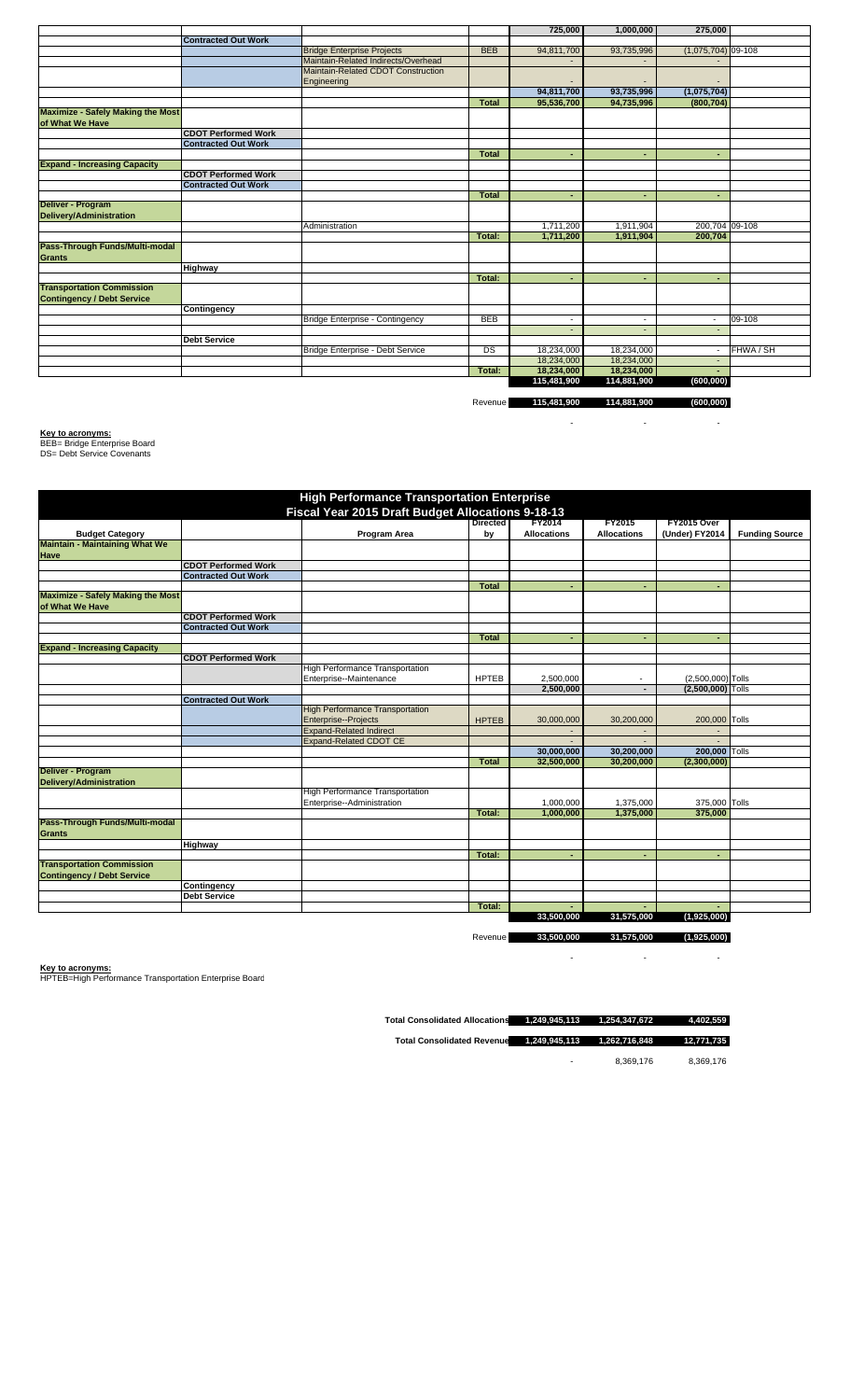| <b>Colorado Department of Transportation</b><br>Fiscal Year 2015 Draft Budget Allocations Scenario 2 10-17-13 |                                                          |                                                                                 |                        |                                         |                                         |                                                      |                                              |
|---------------------------------------------------------------------------------------------------------------|----------------------------------------------------------|---------------------------------------------------------------------------------|------------------------|-----------------------------------------|-----------------------------------------|------------------------------------------------------|----------------------------------------------|
|                                                                                                               |                                                          |                                                                                 |                        | Directed FY2014 Budget                  | FY2015 Draft                            | FY2015 Over                                          |                                              |
| <b>Budget Category</b><br><b>Maintain - Maintaining What We</b>                                               |                                                          | Program Area                                                                    | bγ                     | <b>Allocations</b>                      | <b>Allocations</b>                      | (Under) FY2014                                       | <b>Funding Source</b>                        |
| Have                                                                                                          | <b>CDOT Performed Work</b>                               |                                                                                 | <b>TC</b>              |                                         |                                         |                                                      |                                              |
|                                                                                                               |                                                          | <b>Roadway Surface</b><br><b>Roadside Facilities</b>                            | <b>TC</b>              | 50,264,371<br>20,226,263                | 51,085,999<br>20,556,884                | 821,628 SH<br>330,621                                | SH                                           |
|                                                                                                               |                                                          | Roadside Appearance                                                             | <b>TC</b>              | 8,171,603                               | 8,305,177                               | 133,574                                              | <b>SH</b>                                    |
|                                                                                                               |                                                          | <b>Structure Maintenance</b><br><b>Tunnel Activities</b>                        | <b>TC</b><br><b>TC</b> | 11,489,924<br>7,161,313                 | 11,677,740<br>7,278,373                 | 187,816<br>117,060                                   | <b>SH</b><br>SH                              |
|                                                                                                               |                                                          | Snow and Ice Control                                                            | <b>TC</b>              | 61,443,907                              | 62,448,278                              | 1,004,371                                            | <b>SH</b>                                    |
|                                                                                                               |                                                          | <b>Traffic Services</b><br><b>Planning and Scheduling</b>                       | <b>TC</b><br><b>TC</b> | 61,232,419<br>12,824,653                | 60,433,333<br>13,034,287                | (799, 086)<br>209,634                                | SН<br>SН                                     |
|                                                                                                               |                                                          | Material, Equipment and Buildings                                               | <b>TC</b>              | 16,214,879                              | 16,479,929                              | 265,050                                              | SH                                           |
|                                                                                                               | <b>Contracted Out Work</b>                               |                                                                                 |                        | 249,029,332                             | 251,300,000                             | 2,270,668                                            |                                              |
|                                                                                                               |                                                          | <b>Surface Treatment</b>                                                        | <b>TC</b>              | 150,690,471                             | 149,500,000                             |                                                      | (1,190,471) FHWA / SH                        |
|                                                                                                               |                                                          | <b>Bridge On-System Construction</b><br><b>Bridge Inspection and Management</b> | <b>TC</b><br><b>TC</b> | 20,248,610<br>10,603,687                | 19,819,381<br>10,880,619                | (429, 229)                                           | FHWA / SH<br>276,932 FHWA / SH               |
|                                                                                                               |                                                          | <b>Rockfall Mitigation</b>                                                      | <b>TC</b>              | 5,174,164                               | 5,100,000                               | $(74, 164)$ SH                                       |                                              |
|                                                                                                               |                                                          | Highway Safety Investment Program<br>Railway-Highway Crossings Program          | FR<br>FR               | 29,507,907<br>3,162,127                 | 29,812,448<br>3,194,739                 |                                                      | 304,541 FHWA / SH<br>32,612 FHWA / SH        |
|                                                                                                               |                                                          | <b>Hot Spots</b>                                                                | <b>TC</b>              | 2,167,154                               | 2,167,154                               | $\sim$                                               | FHWA / SH                                    |
|                                                                                                               |                                                          | <b>Traffic Signals</b>                                                          | <b>TC</b>              | 1,472,823                               | 1,472,823                               | $\blacksquare$                                       | 09-108                                       |
|                                                                                                               |                                                          | <b>FASTER - Safety Projects</b><br>Maintain-Related Indirects/Overhead          | <b>TC</b>              | 86,900,000                              | 87,900,000                              | 1,000,000                                            | SH                                           |
|                                                                                                               |                                                          | Maintain-Related CDOT Construction<br>Engineering                               |                        |                                         |                                         |                                                      |                                              |
|                                                                                                               | <b>Capital Expenditure</b>                               |                                                                                 |                        | 309.926.943                             | 309,847,164                             | (79, 779)                                            |                                              |
|                                                                                                               |                                                          | <b>Road Equipment</b>                                                           | <b>TC</b>              | 14, 191, 591                            | 14,000,000                              | $(191, 591)$ SH                                      |                                              |
|                                                                                                               |                                                          | <b>Capitalized Operating Equipment</b><br>Property                              | <b>TC</b><br><b>TC</b> | 5,530,258<br>6,948,491                  | 3,760,247<br>7,236,096                  | $(1,770,011)$ SH<br>287,605 SH                       |                                              |
|                                                                                                               |                                                          |                                                                                 |                        | 26,670,340                              | 24,996,343                              | (1,673,997)                                          |                                              |
| <b>Maximize - Safely Making the Most</b>                                                                      |                                                          |                                                                                 | Total:                 | 585,626,615                             | 586,143,507                             | 516,892                                              |                                              |
| of What We Have                                                                                               |                                                          |                                                                                 |                        |                                         |                                         |                                                      |                                              |
|                                                                                                               | <b>CDOT Performed Work</b><br><b>Contracted Out Work</b> | Safety Education                                                                | Comb                   | 4,490,000                               | 9,829,982                               |                                                      | 5,339,982 FHWA/SH                            |
|                                                                                                               |                                                          | <b>ITS Maintenance</b>                                                          | <b>TC</b>              | 11,185,068                              | 14,800,000                              | 3,614,932                                            | <b>FHWA/SH</b>                               |
|                                                                                                               |                                                          | <b>Congestion Relief</b><br><b>Regional Priority Program</b>                    | <b>TC</b><br><b>TC</b> | 4,000,000<br>10,000,000                 | 4,000,000<br>10,000,000                 | $\overline{\phantom{a}}$<br>$\overline{\phantom{a}}$ | <b>FHWA/SH</b><br><b>FHWA/SH</b>             |
|                                                                                                               |                                                          | Maximize-Related Indirect/Overhead                                              |                        |                                         |                                         | $\overline{\phantom{a}}$                             |                                              |
|                                                                                                               |                                                          | Maximize-Related CDOT Construction                                              |                        |                                         |                                         |                                                      |                                              |
|                                                                                                               |                                                          | Engineering                                                                     |                        | 29,675,068                              | 38,629,982                              | 8,954,914                                            |                                              |
|                                                                                                               | <b>Capital Expenditure</b>                               |                                                                                 |                        |                                         |                                         |                                                      |                                              |
|                                                                                                               |                                                          | <b>ITS Investments</b>                                                          | <b>TC</b>              | 10,000,000<br>10,000,000                | 10,000,000<br>10,000,000                | $\sim$                                               | SН                                           |
|                                                                                                               |                                                          |                                                                                 | Total:                 | 39,675,068                              | 48,629,982                              | 8.954.914                                            |                                              |
| <b>Expand - Increasing Capacity</b>                                                                           | <b>CDOT Performed Work</b>                               |                                                                                 |                        |                                         |                                         |                                                      |                                              |
|                                                                                                               |                                                          |                                                                                 |                        | $\overline{\phantom{a}}$                | $\blacksquare$                          | $\overline{\phantom{a}}$                             |                                              |
|                                                                                                               | <b>Contracted Out Work</b>                               | <b>Strategic Projects</b>                                                       | <b>SL</b>              |                                         |                                         |                                                      | 09-228                                       |
|                                                                                                               |                                                          | <b>Expand-Related Indirect</b>                                                  |                        | $\blacksquare$                          |                                         | $\overline{\phantom{a}}$                             |                                              |
|                                                                                                               |                                                          | <b>Expand-Related CDOT CE</b>                                                   |                        | $\overline{a}$                          | $\overline{a}$                          | $\mathcal{L}$                                        |                                              |
|                                                                                                               |                                                          |                                                                                 |                        |                                         |                                         |                                                      |                                              |
|                                                                                                               |                                                          |                                                                                 | Total:                 | $\blacksquare$                          |                                         | $\overline{\phantom{a}}$                             |                                              |
| Deliver - Program                                                                                             |                                                          |                                                                                 |                        |                                         |                                         |                                                      |                                              |
| <b>Delivery/Administration</b>                                                                                |                                                          | Operations [including maintenance                                               |                        |                                         |                                         |                                                      |                                              |
|                                                                                                               |                                                          | support]**                                                                      | <b>TC</b>              | 29,758,528                              | 42,866,290                              | 13,107,762 SHF                                       |                                              |
|                                                                                                               |                                                          | DTD Planning and Research - SPR<br>Administration (Appropriated)                | <b>FR</b><br>SL        | 12,850,474<br>22,812,984                | 12,983,004<br>22,812,984                |                                                      | 132,530 FHWA/SHF<br>SHF                      |
|                                                                                                               |                                                          |                                                                                 | Total:                 | 65,421,986                              | 78,662,278                              | 13,240,292                                           |                                              |
| Pass-Through Funds/Multi-modal<br>Grants                                                                      |                                                          |                                                                                 |                        |                                         |                                         |                                                      |                                              |
|                                                                                                               | <b>Aeronautics</b>                                       |                                                                                 |                        |                                         |                                         |                                                      |                                              |
|                                                                                                               |                                                          | Division of Aeronautics to Airports<br>Division of Aeronautics Administration   | AB<br>AB               | 42,200,000<br>900,000                   | 42.200.000<br>900,000                   | $\overline{\phantom{a}}$<br>$\overline{\phantom{a}}$ | FAA / SA<br>SA                               |
|                                                                                                               |                                                          |                                                                                 |                        | 43,100,000                              | 43,100,000                              |                                                      |                                              |
|                                                                                                               | Highway                                                  | <b>Recreational Trails</b>                                                      | FR                     | 1,591,652                               | 1,591,652                               | $\overline{\phantom{a}}$                             | <b>FHWA</b>                                  |
|                                                                                                               |                                                          | <b>Transportation Alternatives Program</b>                                      | FR                     | 11,717,983                              | 11,855,057                              |                                                      | 137,074 FHWA / Local                         |
|                                                                                                               |                                                          | STP-Metro<br>Congestion Mitigation/Air Quality                                  | FR<br>FR               | 47,615,135<br>45,074,397                | 48,106,560<br>45,539,598                |                                                      | 491,425 FHWA / Local<br>465,201 FHWA / Local |
|                                                                                                               |                                                          | Metropolitan Planning                                                           | FR                     | 7,678,040                               | 7,736,826                               |                                                      | 58,786 FHWA / SH / Local                     |
|                                                                                                               |                                                          | Bridge Off-System - TC Directed<br>Bridge Off-System - Federal Program          | <b>TC</b><br>FR        | 3,164,139<br>6,285,229                  | 3,164,139<br>6,285,228                  | $\blacksquare$                                       | FHWA / SH / Local<br>(1) FHWA / SH / Local   |
|                                                                                                               |                                                          |                                                                                 |                        | 123,126,575                             | 124,279,060                             | 1,152,485                                            |                                              |
|                                                                                                               | Transit                                                  | <b>Federal Transit</b>                                                          | FR                     | 23,050,856                              | 23,050,856                              | $\blacksquare$                                       | FTA / Local                                  |
|                                                                                                               |                                                          | Strategic Projects - Transit                                                    | <b>SL</b>              |                                         |                                         | $\overline{\phantom{a}}$                             | 09-228                                       |
|                                                                                                               |                                                          | Transit and Rail Local Grants<br><b>Transit and Rail Statewide Grants</b>       | <b>SL</b><br><b>TC</b> | 5,000,000<br>8,800,000                  | 5,000,000<br>8,800,000                  | $\sim$<br>$\blacksquare$                             | $09 - 108$<br>09-108                         |
|                                                                                                               |                                                          | <b>Transit Administration and Operations</b>                                    | Comb                   | 1,200,000                               | 1,200,000                               | $\overline{\phantom{a}}$                             | FTA / 09-108                                 |
|                                                                                                               | Infrastructure Bank                                      |                                                                                 |                        | 38,050,856                              | 38,050,856                              |                                                      |                                              |
|                                                                                                               |                                                          | Infrastructure Bank                                                             | ТC                     | 500,000                                 | 700,000                                 | 200,000 SIB                                          |                                              |
| <b>Transportation Commission</b>                                                                              |                                                          |                                                                                 | Total:                 | 204,777,431                             | 206,129,916                             | 1,352,485                                            |                                              |
| <b>Contingency / Debt Service</b>                                                                             |                                                          |                                                                                 |                        |                                         |                                         |                                                      |                                              |
|                                                                                                               | Contingency                                              |                                                                                 |                        |                                         |                                         |                                                      |                                              |
|                                                                                                               |                                                          | <b>TC Contingency</b><br>Snow & Ice Reserve                                     | <b>TC</b><br><b>TC</b> | 24,290,108<br>10,000,000                | 20,808,485<br>10,000,000                |                                                      | (3,481,623) FHWA / SH<br>SН                  |
|                                                                                                               |                                                          |                                                                                 |                        | 34,290,108                              | 30,808,485                              | (3,481,623)                                          |                                              |
|                                                                                                               | <b>Debt Service</b>                                      | Strategic Projects - Debt Service                                               | DS                     | 167,840,475                             | 167,841,700                             |                                                      | 1,225 FHWA / SH                              |
|                                                                                                               |                                                          | Certificates of Participation-Property                                          |                        | 2,277,530                               | 2,363,904                               | 86,374                                               | SH                                           |
|                                                                                                               |                                                          | Certificates of Participation-Energy                                            | DS<br>Total:           | 1,054,000<br>171,172,005<br>205,462,113 | 1,051,000<br>171,256,604<br>202,065,089 | (3,000)<br>84,599<br>(3, 397, 024)                   | SH                                           |

**Key to acronyms:**<br>IDC=Indirect Costs<br>CE=Construction Engineering<br>TC=Transportation Commission<br>FHWA=Federal Highway

IDC=Indirect Costs SH=State Highway funding TC=Transportation Commission SL=State Legislation<br>CE=Construction Engineering 09-228=Funds from House Bill DS= Debt Service Covenants Comb=Combination<br>TC=T

- (5,370,824) (5,370,824)

Revenue **1,100,963,213 1,116,259,948 15,296,735** 

| <b>State Bridge Enterprise</b><br><b>Fiscal Year 2015 Draft Budget Allocations 9-18-13</b> |                            |               |                 |                    |                    |                    |                       |  |
|--------------------------------------------------------------------------------------------|----------------------------|---------------|-----------------|--------------------|--------------------|--------------------|-----------------------|--|
|                                                                                            |                            |               | <b>Directed</b> | FY2014             | FY2015             | FY2015 Over        |                       |  |
| <b>Budget Category</b>                                                                     |                            | Program Area  | b٧              | <b>Allocations</b> | <b>Allocations</b> | (Under) FY2014     | <b>Funding Source</b> |  |
| <b>Maintain - Maintaining What We</b>                                                      |                            |               |                 |                    |                    |                    |                       |  |
| <b>Have</b>                                                                                |                            |               |                 |                    |                    |                    |                       |  |
|                                                                                            | <b>CDOT Performed Work</b> |               |                 |                    |                    |                    |                       |  |
|                                                                                            |                            | Maintenance   | <b>BEB</b>      | 350,000            | 250.000            | $(100,000)$ 09-108 |                       |  |
|                                                                                            |                            | Scoping Pools | <b>BEB</b>      | 375,000            | 750,000            | 375,000 09-108     |                       |  |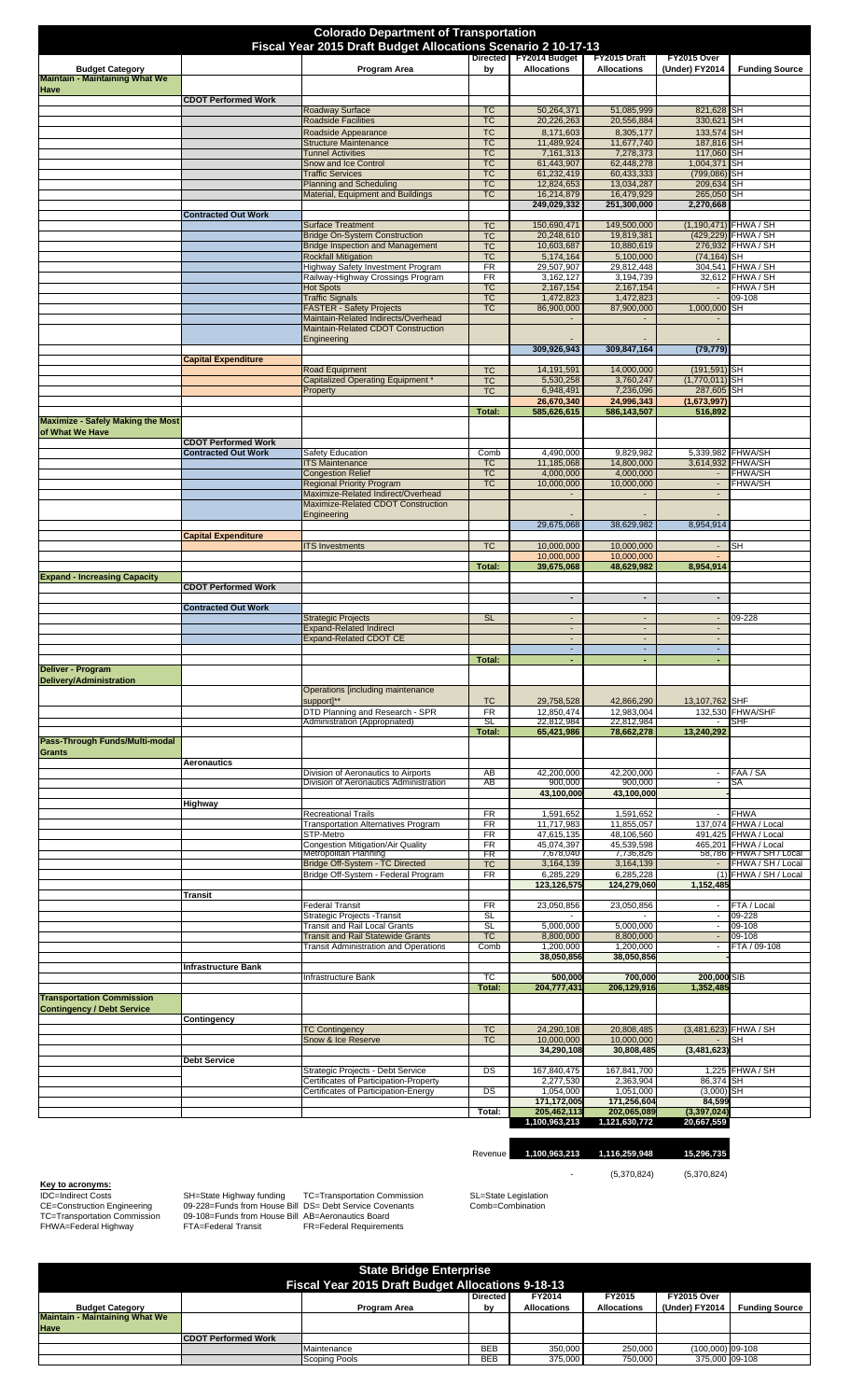|                                          |                            |                                     |              | 725,000                  | 1,000,000                | 275,000                  |           |
|------------------------------------------|----------------------------|-------------------------------------|--------------|--------------------------|--------------------------|--------------------------|-----------|
|                                          | <b>Contracted Out Work</b> |                                     |              |                          |                          |                          |           |
|                                          |                            | <b>Bridge Enterprise Projects</b>   | <b>BEB</b>   | 94,811,700               | 93,735,996               | $(1,075,704)$ 09-108     |           |
|                                          |                            | Maintain-Related Indirects/Overhead |              |                          |                          |                          |           |
|                                          |                            | Maintain-Related CDOT Construction  |              |                          |                          |                          |           |
|                                          |                            | Engineering                         |              |                          |                          |                          |           |
|                                          |                            |                                     |              | 94,811,700               | 93,735,996               | (1,075,704)              |           |
|                                          |                            |                                     | <b>Total</b> | 95,536,700               | 94,735,996               | (800, 704)               |           |
| <b>Maximize - Safely Making the Most</b> |                            |                                     |              |                          |                          |                          |           |
| of What We Have                          |                            |                                     |              |                          |                          |                          |           |
|                                          | <b>CDOT Performed Work</b> |                                     |              |                          |                          |                          |           |
|                                          | <b>Contracted Out Work</b> |                                     |              |                          |                          |                          |           |
|                                          |                            |                                     | Total        |                          |                          | ٠                        |           |
| <b>Expand - Increasing Capacity</b>      |                            |                                     |              |                          |                          |                          |           |
|                                          | <b>CDOT Performed Work</b> |                                     |              |                          |                          |                          |           |
|                                          | <b>Contracted Out Work</b> |                                     |              |                          |                          |                          |           |
|                                          |                            |                                     | <b>Total</b> | ۰                        |                          | ٠                        |           |
| Deliver - Program                        |                            |                                     |              |                          |                          |                          |           |
| Delivery/Administration                  |                            |                                     |              |                          |                          |                          |           |
|                                          |                            | Administration                      |              | 1,711,200                | 1,911,904                | 200,704 09-108           |           |
|                                          |                            |                                     | Total:       | 1,711,200                | 1,911,904                | 200,704                  |           |
| Pass-Through Funds/Multi-modal           |                            |                                     |              |                          |                          |                          |           |
| <b>Grants</b>                            |                            |                                     |              |                          |                          |                          |           |
|                                          | <b>Highway</b>             |                                     |              |                          |                          |                          |           |
|                                          |                            |                                     | Total:       | ٠                        |                          | ٠                        |           |
| <b>Transportation Commission</b>         |                            |                                     |              |                          |                          |                          |           |
| <b>Contingency / Debt Service</b>        |                            |                                     |              |                          |                          |                          |           |
|                                          | Contingency                |                                     |              |                          |                          |                          |           |
|                                          |                            | Bridge Enterprise - Contingency     | <b>BEB</b>   | $\overline{\phantom{a}}$ | $\overline{\phantom{a}}$ | $\overline{\phantom{a}}$ | 09-108    |
|                                          |                            |                                     |              |                          |                          | $\overline{\phantom{a}}$ |           |
|                                          | <b>Debt Service</b>        |                                     |              |                          |                          |                          |           |
|                                          |                            | Bridge Enterprise - Debt Service    | DS           | 18,234,000               | 18,234,000               |                          | FHWA / SH |
|                                          |                            |                                     |              | 18,234,000               | 18,234,000               |                          |           |
|                                          |                            |                                     | Total:       | 18,234,000               | 18,234,000               |                          |           |
|                                          |                            |                                     |              | 115,481,900              | 114,881,900              | (600, 000)               |           |

Revenue **115,481,900 114,881,900 (600,000)**

- - -

**Key to acronyms:** BEB= Bridge Enterprise Board DS= Debt Service Covenants

|                                          |                            | <b>High Performance Transportation Enterprise</b> |                 |                    |                          |                          |                       |
|------------------------------------------|----------------------------|---------------------------------------------------|-----------------|--------------------|--------------------------|--------------------------|-----------------------|
|                                          |                            | Fiscal Year 2015 Draft Budget Allocations 9-18-13 |                 |                    |                          |                          |                       |
|                                          |                            |                                                   | <b>Directed</b> | <b>FY2014</b>      | <b>FY2015</b>            | FY2015 Over              |                       |
| <b>Budget Category</b>                   |                            | Program Area                                      | by              | <b>Allocations</b> | <b>Allocations</b>       | (Under) FY2014           | <b>Funding Source</b> |
| <b>Maintain - Maintaining What We</b>    |                            |                                                   |                 |                    |                          |                          |                       |
| <b>Have</b>                              |                            |                                                   |                 |                    |                          |                          |                       |
|                                          | <b>CDOT Performed Work</b> |                                                   |                 |                    |                          |                          |                       |
|                                          | <b>Contracted Out Work</b> |                                                   |                 |                    |                          |                          |                       |
|                                          |                            |                                                   | <b>Total</b>    | ٠                  |                          |                          |                       |
| <b>Maximize - Safely Making the Most</b> |                            |                                                   |                 |                    |                          |                          |                       |
| of What We Have                          |                            |                                                   |                 |                    |                          |                          |                       |
|                                          | <b>CDOT Performed Work</b> |                                                   |                 |                    |                          |                          |                       |
|                                          | <b>Contracted Out Work</b> |                                                   |                 |                    |                          |                          |                       |
|                                          |                            |                                                   | <b>Total</b>    |                    |                          |                          |                       |
| <b>Expand - Increasing Capacity</b>      |                            |                                                   |                 |                    |                          |                          |                       |
|                                          | <b>CDOT Performed Work</b> |                                                   |                 |                    |                          |                          |                       |
|                                          |                            | <b>High Performance Transportation</b>            |                 |                    |                          |                          |                       |
|                                          |                            | Enterprise--Maintenance                           | <b>HPTEB</b>    | 2,500,000          | $\overline{\phantom{a}}$ | (2,500,000) Tolls        |                       |
|                                          |                            |                                                   |                 | 2,500,000          |                          | (2,500,000) Tolls        |                       |
|                                          | <b>Contracted Out Work</b> |                                                   |                 |                    |                          |                          |                       |
|                                          |                            | <b>High Performance Transportation</b>            |                 |                    |                          |                          |                       |
|                                          |                            | Enterprise--Projects                              | <b>HPTEB</b>    | 30,000,000         | 30,200,000               | 200,000 Tolls            |                       |
|                                          |                            | <b>Expand-Related Indirect</b>                    |                 |                    |                          | $\overline{\phantom{a}}$ |                       |
|                                          |                            | <b>Expand-Related CDOT CE</b>                     |                 |                    |                          |                          |                       |
|                                          |                            |                                                   |                 | 30,000,000         | 30,200,000               | 200,000 Tolls            |                       |
|                                          |                            |                                                   | <b>Total</b>    | 32,500,000         | 30,200,000               | (2,300,000)              |                       |
| Deliver - Program                        |                            |                                                   |                 |                    |                          |                          |                       |
| <b>Delivery/Administration</b>           |                            |                                                   |                 |                    |                          |                          |                       |
|                                          |                            | High Performance Transportation                   |                 |                    |                          |                          |                       |
|                                          |                            | Enterprise--Administration                        |                 | 1,000,000          | 1,375,000                | 375,000 Tolls            |                       |
|                                          |                            |                                                   | Total:          | 1,000,000          | 1,375,000                | 375.000                  |                       |
| Pass-Through Funds/Multi-modal           |                            |                                                   |                 |                    |                          |                          |                       |
| <b>Grants</b>                            |                            |                                                   |                 |                    |                          |                          |                       |
|                                          | <b>Highway</b>             |                                                   |                 |                    |                          |                          |                       |
|                                          |                            |                                                   | Total:          | ٠                  |                          |                          |                       |
| <b>Transportation Commission</b>         |                            |                                                   |                 |                    |                          |                          |                       |
| <b>Contingency / Debt Service</b>        |                            |                                                   |                 |                    |                          |                          |                       |
|                                          | Contingency                |                                                   |                 |                    |                          |                          |                       |
|                                          | <b>Debt Service</b>        |                                                   |                 |                    |                          |                          |                       |
|                                          |                            |                                                   | Total:          |                    |                          |                          |                       |
|                                          |                            |                                                   |                 | 33,500,000         | 31,575,000               | (1,925,000)              |                       |
|                                          |                            |                                                   |                 |                    |                          |                          |                       |
|                                          |                            |                                                   | Revenue         | 33,500,000         | 31,575,000               | (1,925,000)              |                       |

- - -

**Key to acronyms:** HPTEB=High Performance Transportation Enterprise Board

**Total Consolidated Allocations 1,249,945,113 1,268,087,672 18,142,559** 

**Total Consolidated Revenue 1,249,945,113 1,262,716,848 12,771,735** 

- (5,370,824) (5,370,824)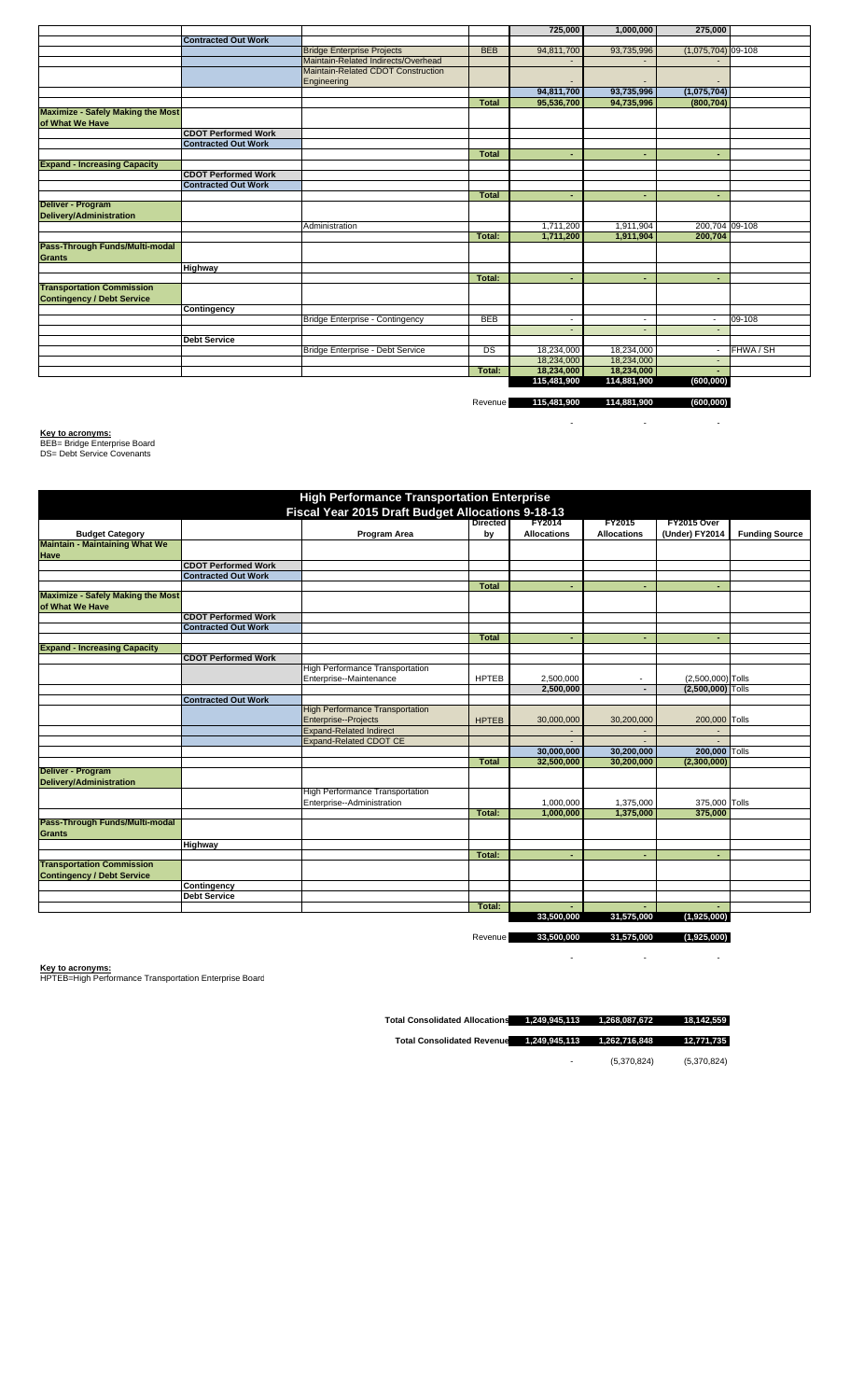| <b>Colorado Department of Transportation</b><br>Fiscal Year 2015 Draft Budget Allocations Scenario 3 10-17-13 |                            |                                                                                          |                        |                                            |                                         |                                         |                                               |  |  |
|---------------------------------------------------------------------------------------------------------------|----------------------------|------------------------------------------------------------------------------------------|------------------------|--------------------------------------------|-----------------------------------------|-----------------------------------------|-----------------------------------------------|--|--|
|                                                                                                               |                            |                                                                                          |                        | Directed FY2014 Budget                     | FY2015 Draft                            | FY2015 Over                             |                                               |  |  |
| <b>Budget Category</b><br><b>Maintain - Maintaining What We</b>                                               |                            | Program Area                                                                             | by                     | <b>Allocations</b>                         | <b>Allocations</b>                      | (Under) FY2014                          | <b>Funding Source</b>                         |  |  |
| <b>Have</b>                                                                                                   |                            |                                                                                          |                        |                                            |                                         |                                         |                                               |  |  |
|                                                                                                               | <b>CDOT Performed Work</b> | <b>Roadway Surface</b>                                                                   | <b>TC</b>              | 50,264,371                                 | 51.085.999                              | 821,628 SH                              |                                               |  |  |
|                                                                                                               |                            | <b>Roadside Facilities</b>                                                               | <b>TC</b>              | 20,226,263                                 | 20,556,884                              | 330,621 SH                              |                                               |  |  |
|                                                                                                               |                            | Roadside Appearance<br><b>Structure Maintenance</b>                                      | <b>TC</b><br><b>TC</b> | 8,171,603<br>11,489,924                    | 8,305,177<br>11,677,740                 | 133,574 SH<br>187,816 SH                |                                               |  |  |
|                                                                                                               |                            | <b>Tunnel Activities</b>                                                                 | <b>TC</b>              | 7,161,313                                  | 7,278,373                               | 117,060 SH                              |                                               |  |  |
|                                                                                                               |                            | Snow and Ice Control<br><b>Traffic Services</b>                                          | <b>TC</b><br><b>TC</b> | 61,443,907<br>61,232,419                   | 62,448,278<br>60,433,333                | 1,004,371 SH<br>(799,086) SH            |                                               |  |  |
|                                                                                                               |                            | <b>Planning and Scheduling</b><br>Material, Equipment and Buildings                      | <b>TC</b><br><b>TC</b> | 12,824,653<br>16,214,879                   | 13,034,287<br>16,479,929                | 209,634 SH<br>265,050 SH                |                                               |  |  |
|                                                                                                               |                            |                                                                                          |                        | 249,029,332                                | 251,300,000                             | 2,270,668                               |                                               |  |  |
|                                                                                                               | <b>Contracted Out Work</b> | <b>Surface Treatment</b>                                                                 | <b>TC</b>              | 150,690,471                                | 149,500,000                             |                                         | (1,190,471) FHWA / SH                         |  |  |
|                                                                                                               |                            | <b>Bridge On-System Construction</b>                                                     | <b>TC</b>              | 20,248,610                                 | 19,819,381                              |                                         | (429,229) FHWA / SH                           |  |  |
|                                                                                                               |                            | <b>Bridge Inspection and Management</b><br><b>Rockfall Mitigation</b>                    | <b>TC</b><br><b>TC</b> | 10,603,687<br>5,174,164                    | 10,880,619<br>5,100,000                 | $(74, 164)$ SH                          | 276,932 FHWA / SH                             |  |  |
|                                                                                                               |                            | Highway Safety Investment Program                                                        | FR                     | 29,507,907                                 | 29,812,448                              |                                         | 304,541 FHWA / SH                             |  |  |
|                                                                                                               |                            | Railway-Highway Crossings Program<br><b>Hot Spots</b>                                    | FR<br><b>TC</b>        | 3,162,127<br>2,167,154                     | 3,194,739<br>2,167,154                  | $\sim$                                  | 32,612 FHWA / SH<br>FHWA / SH                 |  |  |
|                                                                                                               |                            | <b>Traffic Signals</b>                                                                   | <b>TC</b>              | 1,472,823                                  | 1,472,823                               | $\sim$                                  | 09-108                                        |  |  |
|                                                                                                               |                            | <b>FASTER - Safety Projects</b><br>Maintain-Related Indirects/Overhead                   | <b>TC</b>              | 86,900,000                                 | 87,900,000                              | 1,000,000 SH                            |                                               |  |  |
|                                                                                                               |                            | Maintain-Related CDOT Construction                                                       |                        |                                            |                                         |                                         |                                               |  |  |
|                                                                                                               |                            | Engineering                                                                              |                        | 309,926,943                                | 309.847.164                             | (79, 779)                               |                                               |  |  |
|                                                                                                               | <b>Capital Expenditure</b> |                                                                                          |                        |                                            |                                         |                                         |                                               |  |  |
|                                                                                                               |                            | <b>Road Equipment</b><br>Capitalized Operating Equipment                                 | <b>TC</b><br><b>TC</b> | 14, 191, 591<br>5,530,258                  | 14,000,000<br>3,760,247                 | $(191, 591)$ SH<br>$(1,770,011)$ SH     |                                               |  |  |
|                                                                                                               |                            | Property                                                                                 | <b>TC</b>              | 6,948,491                                  | 7,236,096                               | 287,605 SH                              |                                               |  |  |
|                                                                                                               |                            |                                                                                          | Total:                 | 26,670,340<br>585,626,615                  | 24,996,343<br>586,143,507               | (1,673,997)<br>516.892                  |                                               |  |  |
| <b>Maximize - Safely Making the Most</b>                                                                      |                            |                                                                                          |                        |                                            |                                         |                                         |                                               |  |  |
| of What We Have                                                                                               | <b>CDOT Performed Work</b> |                                                                                          |                        |                                            |                                         |                                         |                                               |  |  |
|                                                                                                               | <b>Contracted Out Work</b> | <b>Safety Education</b>                                                                  | Comb                   | 4,490,000                                  | 9,829,982                               |                                         | 5,339,982 FHWA/SH<br>3,614,932 FHWA/SH        |  |  |
|                                                                                                               |                            | <b>ITS Maintenance</b><br><b>Congestion Relief</b>                                       | <b>TC</b><br><b>TC</b> | 11,185,068<br>4,000,000                    | 14,800,000<br>4,000,000                 | $\sim$                                  | <b>FHWA/SH</b>                                |  |  |
|                                                                                                               |                            | <b>Regional Priority Program</b>                                                         | <b>TC</b>              | 10,000,000                                 | 10,000,000                              | $\blacksquare$                          | <b>FHWA/SH</b>                                |  |  |
|                                                                                                               |                            | Maximize-Related Indirect/Overhead<br>Maximize-Related CDOT Construction                 |                        |                                            |                                         | $\overline{\phantom{a}}$                |                                               |  |  |
|                                                                                                               |                            | Engineering                                                                              |                        | 29,675,068                                 | 38,629,982                              | 8,954,914                               |                                               |  |  |
|                                                                                                               | <b>Capital Expenditure</b> |                                                                                          |                        |                                            |                                         |                                         |                                               |  |  |
|                                                                                                               |                            | <b>ITS Investments</b>                                                                   | <b>TC</b>              | 10,000,000<br>10,000,000                   | 10,000,000<br>10,000,000                | $\sim$                                  | SH                                            |  |  |
|                                                                                                               |                            |                                                                                          |                        | 39,675,068                                 | 48,629,982                              | 8,954,914                               |                                               |  |  |
|                                                                                                               |                            |                                                                                          | Total:                 |                                            |                                         |                                         |                                               |  |  |
| <b>Expand - Increasing Capacity</b>                                                                           |                            |                                                                                          |                        |                                            |                                         |                                         |                                               |  |  |
|                                                                                                               | <b>CDOT Performed Work</b> |                                                                                          |                        | $\blacksquare$                             | $\blacksquare$                          | $\blacksquare$                          |                                               |  |  |
|                                                                                                               | <b>Contracted Out Work</b> |                                                                                          |                        |                                            |                                         |                                         |                                               |  |  |
|                                                                                                               |                            | <b>Strategic Projects</b><br><b>Expand-Related Indirect</b>                              | <b>SL</b>              | $\blacksquare$                             | $\overline{\phantom{a}}$                | $\overline{\phantom{a}}$                | 09-228                                        |  |  |
|                                                                                                               |                            | <b>Expand-Related CDOT CE</b>                                                            |                        | $\overline{a}$<br>$\overline{\phantom{a}}$ | $\overline{a}$                          | $\overline{a}$                          |                                               |  |  |
|                                                                                                               |                            |                                                                                          | Total:                 |                                            |                                         | ÷                                       |                                               |  |  |
| Deliver - Program                                                                                             |                            |                                                                                          |                        |                                            |                                         |                                         |                                               |  |  |
| <b>Delivery/Administration</b>                                                                                |                            | Operations [including maintenance                                                        |                        |                                            |                                         |                                         |                                               |  |  |
|                                                                                                               |                            | support]**                                                                               | TC                     | 29,758,528                                 | 37,495,466                              | 7,736,938 SHF                           |                                               |  |  |
|                                                                                                               |                            | DTD Planning and Research - SPR<br>Administration (Appropriated)                         | <b>FR</b><br>SL        | 12,850,474<br>22,812,984                   | 12.983.004<br>22,812,984                |                                         | 132,530 FHWA/SHF<br>SHF                       |  |  |
| Pass-Through Funds/Multi-modal                                                                                |                            |                                                                                          | Total:                 | 65,421,986                                 | 73,291,454                              | 7,869,468                               |                                               |  |  |
| <b>Grants</b>                                                                                                 |                            |                                                                                          |                        |                                            |                                         |                                         |                                               |  |  |
|                                                                                                               | <b>Aeronautics</b>         | Division of Aeronautics to Airports                                                      | <b>AB</b>              | 42,200,000                                 | 42,200,000                              | $\overline{\phantom{a}}$                | FAA / SA                                      |  |  |
|                                                                                                               |                            | Division of Aeronautics Administration                                                   | AB                     | 900,000                                    | 900,000                                 | $\overline{\phantom{a}}$                | SA                                            |  |  |
|                                                                                                               | Highway                    |                                                                                          |                        | 43,100,000                                 | 43,100,000                              |                                         |                                               |  |  |
|                                                                                                               |                            | <b>Recreational Trails</b>                                                               | FR                     | 1,591,652                                  | 1,591,652                               | $\blacksquare$                          | <b>FHWA</b>                                   |  |  |
|                                                                                                               |                            | <b>Transportation Alternatives Program</b><br>STP-Metro                                  | FR<br>FR               | 11,717,983<br>47,615,135                   | 11,855,057<br>48,106,560                |                                         | 137,074 FHWA / Local<br>491,425 FHWA / Local  |  |  |
|                                                                                                               |                            | Congestion Mitigation/Air Quality                                                        | FR<br>FR               | 45,074,397<br>7,678,040                    | 45,539,598                              |                                         | 465,201 FHWA / Local                          |  |  |
|                                                                                                               |                            | Metropolitan Planning<br>Bridge Off-System - TC Directed                                 | <b>TC</b>              | 3,164,139                                  | 7,736,826<br>3,164,139                  | $\blacksquare$                          | 58,786 FHWA / SH / Local<br>FHWA / SH / Local |  |  |
|                                                                                                               |                            | Bridge Off-System - Federal Program                                                      | FR                     | 6,285,229<br>123,126,575                   | 6,285,228<br>124,279,060                | 1,152,485                               | (1) FHWA / SH / Local                         |  |  |
|                                                                                                               | Transit                    |                                                                                          |                        |                                            |                                         |                                         |                                               |  |  |
|                                                                                                               |                            | <b>Federal Transit</b><br>Strategic Projects - Transit                                   | FR<br><b>SL</b>        | 23,050,856                                 | 23,050,856                              | $\blacksquare$                          | FTA / Local<br>09-228                         |  |  |
|                                                                                                               |                            | Transit and Rail Local Grants                                                            | <b>SL</b>              | 5,000,000                                  | 5,000,000                               |                                         | 09-108                                        |  |  |
|                                                                                                               |                            | <b>Transit and Rail Statewide Grants</b><br><b>Transit Administration and Operations</b> | <b>TC</b><br>Comb      | 8,800,000<br>1,200,000                     | 8,800,000<br>1,200,000                  | $\sim$<br>$\overline{\phantom{a}}$      | 09-108<br>FTA / 09-108                        |  |  |
|                                                                                                               |                            |                                                                                          |                        | 38,050,856                                 | 38,050,856                              |                                         |                                               |  |  |
|                                                                                                               | Infrastructure Bank        | Infrastructure Bank                                                                      | ТC                     | 500,000                                    | 700,000                                 | 200,000 SIB                             |                                               |  |  |
|                                                                                                               |                            |                                                                                          | Total:                 | 204,777,43                                 | 206,129,91                              | 1,352,485                               |                                               |  |  |
| <b>Transportation Commission</b><br><b>Contingency / Debt Service</b>                                         |                            |                                                                                          |                        |                                            |                                         |                                         |                                               |  |  |
|                                                                                                               | Contingency                |                                                                                          |                        |                                            |                                         |                                         |                                               |  |  |
|                                                                                                               |                            | <b>TC Contingency</b><br>Snow & Ice Reserve                                              | <b>TC</b><br><b>TC</b> | 24,290,108<br>10,000,000                   | 20,808,485<br>10,000,000                |                                         | (3,481,623) FHWA / SH<br><b>SH</b>            |  |  |
|                                                                                                               |                            |                                                                                          |                        | 34,290,108                                 | 30,808,485                              | (3,481,623)                             |                                               |  |  |
|                                                                                                               | <b>Debt Service</b>        | Strategic Projects - Debt Service                                                        | DS                     | 167,840,475                                | 167,841,700                             |                                         | 1,225 FHWA / SH                               |  |  |
|                                                                                                               |                            | Certificates of Participation-Property                                                   |                        | 2,277,530                                  | 2,363,904                               | 86,374 SH                               |                                               |  |  |
|                                                                                                               |                            | Certificates of Participation-Energy                                                     | DS<br>Total:           | 1,054,000<br>171,172,005<br>205,462,113    | 1,051,000<br>171,256,604<br>202,065,089 | $(3,000)$ SH<br>84,599<br>(3, 397, 024) |                                               |  |  |

Revenue **1,100,963,213 1,116,259,948 15,296,735** 

 $\sim$  (0) (0)

**Key to acronyms:**<br>IDC=Indirect Costs<br>CE=Construction Engineering<br>TC=Transportation Commission<br>FHWA=Federal Highway

IDC=Indirect Costs SH=State Highway funding TC=Transportation Commission SL=State Legislation<br>CE=Construction Engineering 09-228=Funds from House Bill DS= Debt Service Covenants Comb=Combination<br>TC=T

|                                                          |                            | <b>State Bridge Enterprise</b> |                 |                    |                    |                    |                       |  |
|----------------------------------------------------------|----------------------------|--------------------------------|-----------------|--------------------|--------------------|--------------------|-----------------------|--|
| <b>Fiscal Year 2015 Draft Budget Allocations 9-18-13</b> |                            |                                |                 |                    |                    |                    |                       |  |
|                                                          |                            |                                | <b>Directed</b> | <b>FY2014</b>      | FY2015             | <b>FY2015 Over</b> |                       |  |
| <b>Budget Category</b>                                   |                            | <b>Program Area</b>            | b٧              | <b>Allocations</b> | <b>Allocations</b> | (Under) FY2014     | <b>Funding Source</b> |  |
| Maintain - Maintaining What We                           |                            |                                |                 |                    |                    |                    |                       |  |
| <b>Have</b>                                              |                            |                                |                 |                    |                    |                    |                       |  |
|                                                          | <b>CDOT Performed Work</b> |                                |                 |                    |                    |                    |                       |  |
|                                                          |                            | Maintenance                    | <b>BEB</b>      | 350,000            | 250.000            | $(100.000)$ 09-108 |                       |  |
|                                                          |                            | Scoping Pools                  | <b>BEB</b>      | 375,000            | 750,000            | 375,000 09-108     |                       |  |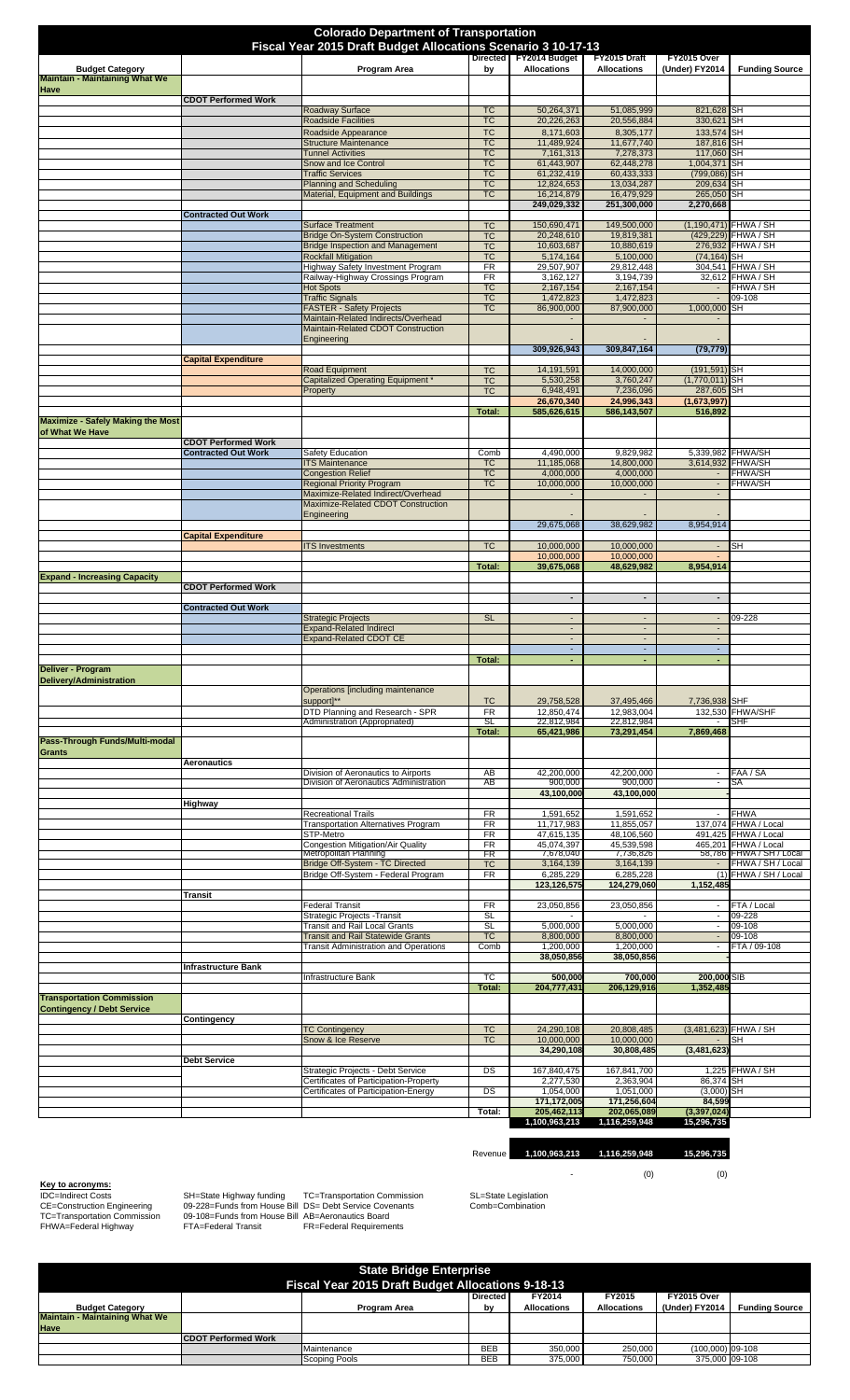|                                          |                            |                                     |              | 725,000                  | 1,000,000                | 275,000                  |           |
|------------------------------------------|----------------------------|-------------------------------------|--------------|--------------------------|--------------------------|--------------------------|-----------|
|                                          | <b>Contracted Out Work</b> |                                     |              |                          |                          |                          |           |
|                                          |                            | <b>Bridge Enterprise Projects</b>   | <b>BEB</b>   | 94,811,700               | 93,735,996               | $(1,075,704)$ 09-108     |           |
|                                          |                            | Maintain-Related Indirects/Overhead |              |                          |                          |                          |           |
|                                          |                            | Maintain-Related CDOT Construction  |              |                          |                          |                          |           |
|                                          |                            | Engineering                         |              |                          |                          |                          |           |
|                                          |                            |                                     |              | 94,811,700               | 93,735,996               | (1,075,704)              |           |
|                                          |                            |                                     | <b>Total</b> | 95,536,700               | 94,735,996               | (800, 704)               |           |
| <b>Maximize - Safely Making the Most</b> |                            |                                     |              |                          |                          |                          |           |
| of What We Have                          |                            |                                     |              |                          |                          |                          |           |
|                                          | <b>CDOT Performed Work</b> |                                     |              |                          |                          |                          |           |
|                                          | <b>Contracted Out Work</b> |                                     |              |                          |                          |                          |           |
|                                          |                            |                                     | Total        |                          |                          | ٠                        |           |
| <b>Expand - Increasing Capacity</b>      |                            |                                     |              |                          |                          |                          |           |
|                                          | <b>CDOT Performed Work</b> |                                     |              |                          |                          |                          |           |
|                                          | <b>Contracted Out Work</b> |                                     |              |                          |                          |                          |           |
|                                          |                            |                                     | <b>Total</b> | ۰                        |                          | ٠                        |           |
| Deliver - Program                        |                            |                                     |              |                          |                          |                          |           |
| Delivery/Administration                  |                            |                                     |              |                          |                          |                          |           |
|                                          |                            | Administration                      |              | 1,711,200                | 1,911,904                | 200,704 09-108           |           |
|                                          |                            |                                     | Total:       | 1,711,200                | 1,911,904                | 200,704                  |           |
| Pass-Through Funds/Multi-modal           |                            |                                     |              |                          |                          |                          |           |
| <b>Grants</b>                            |                            |                                     |              |                          |                          |                          |           |
|                                          | <b>Highway</b>             |                                     |              |                          |                          |                          |           |
|                                          |                            |                                     | Total:       | ٠                        |                          | ٠                        |           |
| <b>Transportation Commission</b>         |                            |                                     |              |                          |                          |                          |           |
| <b>Contingency / Debt Service</b>        |                            |                                     |              |                          |                          |                          |           |
|                                          | Contingency                |                                     |              |                          |                          |                          |           |
|                                          |                            | Bridge Enterprise - Contingency     | <b>BEB</b>   | $\overline{\phantom{a}}$ | $\overline{\phantom{a}}$ | $\overline{\phantom{a}}$ | 09-108    |
|                                          |                            |                                     |              |                          |                          | $\overline{\phantom{a}}$ |           |
|                                          | <b>Debt Service</b>        |                                     |              |                          |                          |                          |           |
|                                          |                            | Bridge Enterprise - Debt Service    | DS           | 18,234,000               | 18,234,000               |                          | FHWA / SH |
|                                          |                            |                                     |              | 18,234,000               | 18,234,000               |                          |           |
|                                          |                            |                                     | Total:       | 18,234,000               | 18,234,000               |                          |           |
|                                          |                            |                                     |              | 115,481,900              | 114,881,900              | (600, 000)               |           |

Revenue **115,481,900 114,881,900 (600,000)**

- - -

**Key to acronyms:** BEB= Bridge Enterprise Board DS= Debt Service Covenants

| <b>Budget Category</b><br><b>CDOT Performed Work</b><br><b>Contracted Out Work</b><br><b>CDOT Performed Work</b><br><b>Contracted Out Work</b><br><b>CDOT Performed Work</b> | <b>High Performance Transportation Enterprise</b><br>Fiscal Year 2015 Draft Budget Allocations 9-18-13<br>Program Area | <b>Directed</b><br>by | <b>FY2014</b><br><b>Allocations</b> | <b>FY2015</b><br><b>Allocations</b> | FY2015 Over<br>(Under) FY2014 | <b>Funding Source</b> |
|------------------------------------------------------------------------------------------------------------------------------------------------------------------------------|------------------------------------------------------------------------------------------------------------------------|-----------------------|-------------------------------------|-------------------------------------|-------------------------------|-----------------------|
|                                                                                                                                                                              |                                                                                                                        |                       |                                     |                                     |                               |                       |
| <b>Maintain - Maintaining What We</b>                                                                                                                                        |                                                                                                                        |                       |                                     |                                     |                               |                       |
| <b>Have</b>                                                                                                                                                                  |                                                                                                                        |                       |                                     |                                     |                               |                       |
|                                                                                                                                                                              |                                                                                                                        |                       |                                     |                                     |                               |                       |
|                                                                                                                                                                              |                                                                                                                        |                       |                                     |                                     |                               |                       |
| <b>Maximize - Safely Making the Most</b><br>of What We Have                                                                                                                  |                                                                                                                        |                       |                                     |                                     |                               |                       |
|                                                                                                                                                                              |                                                                                                                        |                       |                                     |                                     |                               |                       |
|                                                                                                                                                                              |                                                                                                                        | <b>Total</b>          |                                     |                                     |                               |                       |
|                                                                                                                                                                              |                                                                                                                        |                       |                                     |                                     |                               |                       |
|                                                                                                                                                                              |                                                                                                                        |                       |                                     |                                     |                               |                       |
|                                                                                                                                                                              |                                                                                                                        |                       |                                     |                                     |                               |                       |
| <b>Expand - Increasing Capacity</b>                                                                                                                                          |                                                                                                                        |                       |                                     |                                     |                               |                       |
|                                                                                                                                                                              |                                                                                                                        | <b>Total</b>          |                                     |                                     |                               |                       |
|                                                                                                                                                                              |                                                                                                                        |                       |                                     |                                     |                               |                       |
|                                                                                                                                                                              |                                                                                                                        |                       |                                     |                                     |                               |                       |
|                                                                                                                                                                              | <b>High Performance Transportation</b>                                                                                 |                       |                                     |                                     |                               |                       |
|                                                                                                                                                                              | Enterprise--Maintenance                                                                                                | <b>HPTEB</b>          | 2,500,000                           |                                     | (2,500,000) Tolls             |                       |
|                                                                                                                                                                              |                                                                                                                        |                       | 2,500,000                           |                                     | (2,500,000) Tolls             |                       |
| <b>Contracted Out Work</b>                                                                                                                                                   |                                                                                                                        |                       |                                     |                                     |                               |                       |
|                                                                                                                                                                              | <b>High Performance Transportation</b>                                                                                 |                       |                                     |                                     |                               |                       |
|                                                                                                                                                                              | Enterprise--Projects                                                                                                   | <b>HPTEB</b>          | 30,000,000                          | 30,200,000                          | 200,000 Tolls                 |                       |
|                                                                                                                                                                              | <b>Expand-Related Indirect</b>                                                                                         |                       |                                     |                                     |                               |                       |
|                                                                                                                                                                              | <b>Expand-Related CDOT CE</b>                                                                                          |                       |                                     |                                     |                               |                       |
|                                                                                                                                                                              |                                                                                                                        |                       | 30,000,000                          | 30,200,000                          | 200,000 Tolls                 |                       |
|                                                                                                                                                                              |                                                                                                                        | <b>Total</b>          | 32,500,000                          | 30,200,000                          | (2,300,000)                   |                       |
| Deliver - Program                                                                                                                                                            |                                                                                                                        |                       |                                     |                                     |                               |                       |
| <b>Delivery/Administration</b>                                                                                                                                               |                                                                                                                        |                       |                                     |                                     |                               |                       |
|                                                                                                                                                                              | <b>High Performance Transportation</b>                                                                                 |                       |                                     |                                     |                               |                       |
|                                                                                                                                                                              | Enterprise--Administration                                                                                             |                       | 1,000,000<br>1.000.000              | 1,375,000                           | 375,000 Tolls                 |                       |
| Pass-Through Funds/Multi-modal                                                                                                                                               |                                                                                                                        | Total:                |                                     | 1,375,000                           | 375.000                       |                       |
|                                                                                                                                                                              |                                                                                                                        |                       |                                     |                                     |                               |                       |
| <b>Grants</b>                                                                                                                                                                |                                                                                                                        |                       |                                     |                                     |                               |                       |
| Highway                                                                                                                                                                      |                                                                                                                        |                       |                                     |                                     |                               |                       |
| <b>Transportation Commission</b>                                                                                                                                             |                                                                                                                        | Total:                | $\overline{\phantom{a}}$            | $\overline{\phantom{a}}$            | ٠                             |                       |
| <b>Contingency / Debt Service</b>                                                                                                                                            |                                                                                                                        |                       |                                     |                                     |                               |                       |
| Contingency                                                                                                                                                                  |                                                                                                                        |                       |                                     |                                     |                               |                       |
| <b>Debt Service</b>                                                                                                                                                          |                                                                                                                        |                       |                                     |                                     |                               |                       |
|                                                                                                                                                                              |                                                                                                                        | Total:                |                                     |                                     |                               |                       |
|                                                                                                                                                                              |                                                                                                                        |                       |                                     |                                     |                               |                       |
|                                                                                                                                                                              |                                                                                                                        |                       | 33,500,000                          | 31,575,000                          | (1,925,000)                   |                       |

Revenue **33,500,000 31,575,000 (1,925,000)** 

- - -

**Key to acronyms:** HPTEB=High Performance Transportation Enterprise Board

**Total Consolidated Allocations 1,249,945,113 1,262,716,848 12,771,735** 

**Total Consolidated Revenue 1,249,945,113 1,262,716,848 12,771,735** 

 $\sim$  (0) (0)